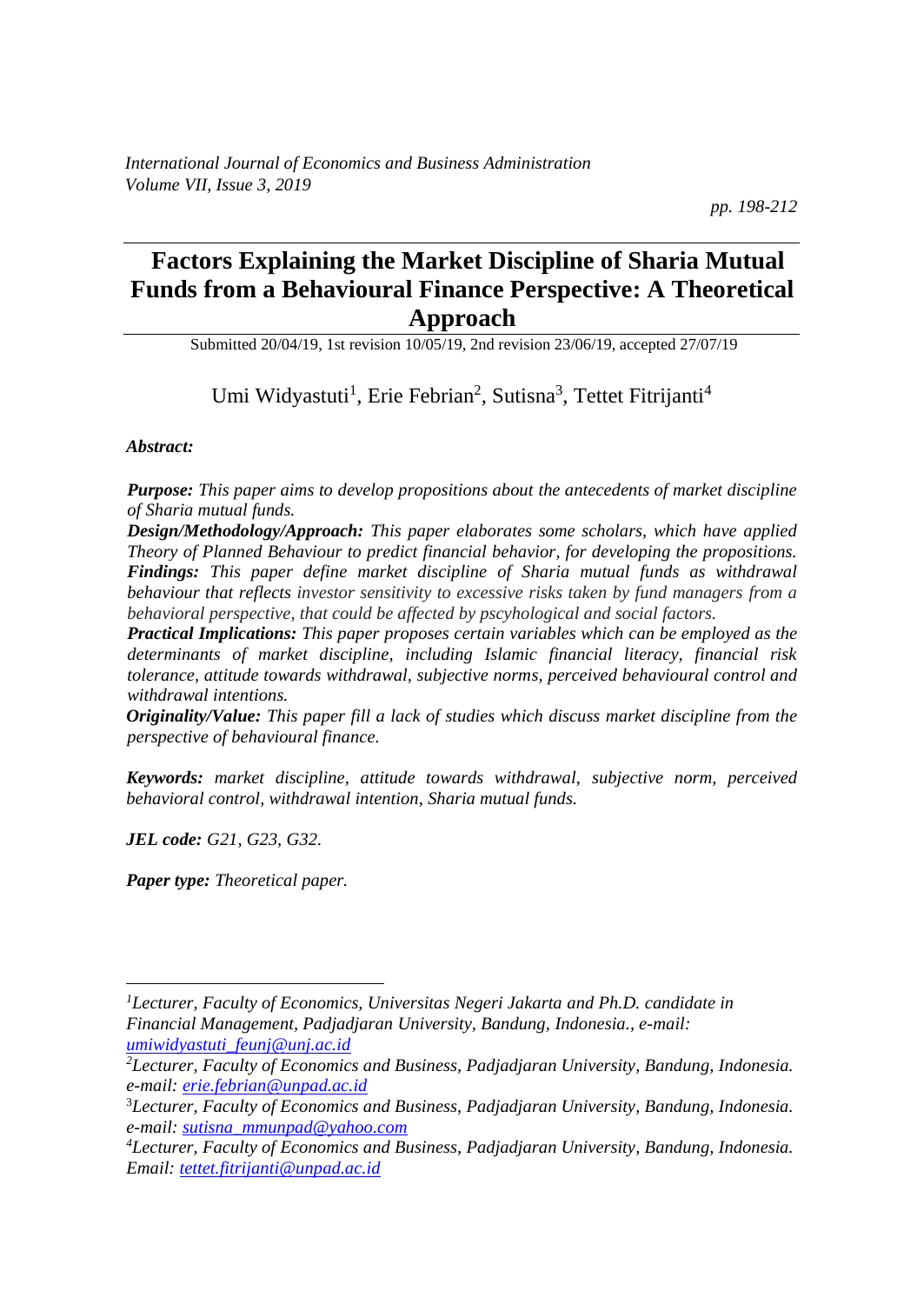Market discipline can generally be used to mitigate creditor risk due to excessive risk taking by banks. The asymmetric information that exists between the agent and the principal, or between lenders and borrowers in banking (Beck, Kunt & Merrouche, 2013), could create an agency problem (Min, 2015). Furthermore, such information could enhance the possibility of the existence of moral hazard (Stephanou, 2010). When moral hazard occurs, actions which are taken by agents will raise the level of risk for investors and increase default risk. To minimise default risk in banking, market discipline has been added as the third pillar of banking regulation. De Ceuster and Masschelein (2003) state that this is intended to facilitate monitoring by market participants and also encourage banks to disclose information about risk management (Benink & Wihlborg, 2002). Therefore, Stephanou (2010) defines market discipline as the mechanism through which market participants monitor and discipline excessive risk-taking behaviour by banks.

Most of the literature on market discipline measures the risk sensitivity of market participant using secondary data that reflect risk, return and market position (Gorton & Santomero, 1990). Market participants, who consist of depositors, shareholders and debt holders, may discipline risky banks, either by demanding higher returns or by withdrawing their deposits (Kunt & Huizinga, 1999; Stephanou, 2010). Therefore, studies on market discipline have predominantly been conducted by considering the conditions usually employed to examine the effectiveness of market discipline (Lane, 1993).

The first condition that influences market discipline is deposit insurance (Khorassani, 2000; Kunt & Huizinga, 2004), both implicit (Milhaupt, 1999) or explicit (Gropp, Vesala & Vulpes, 2004) schemes. The impact of deposit insurance on market discipline is also measured based on its value (Laeven & Valencia, 2012) and design (Kunt & Huizinga, 2004). The second condition which has been proven to strengthen or weaken market discipline is capital structure. The measurement of this has focused on leverage (Calomiris & Powell, 2001; Merton, 1977) subordinated note debt (Sironi, 2003) capital buffers (Lindquist, 2003; Nier & Baumann, 2006) uninsured deposits (Baer & Brewer, 1986) and reverse convertible debt (Flannery, 2005). The third condition which is considered to affect market discipline is information disclosure (Benink & Wihlborg, 2002; Febrian & Herwany, 2011; Goldstein & Sapra, 2014; Hosono, Iwaki & Tsuru, 2005; Lane, 1993; Nier & Baumann, 2006; Stephanou, 2010). The information which is provided in financial reports could be used to predict bank risk. Information disclosure is able to strengthen market discipline. These studies emphasise the fundamental factors in banking that reflect default risk. However, macroeconomic factors also contribute to systemic risk in banking (Levy-Yeyati, Peria & Schmukler, 2004; Levy‐Yeyati, Martinez Peria & Schmukler, 2010).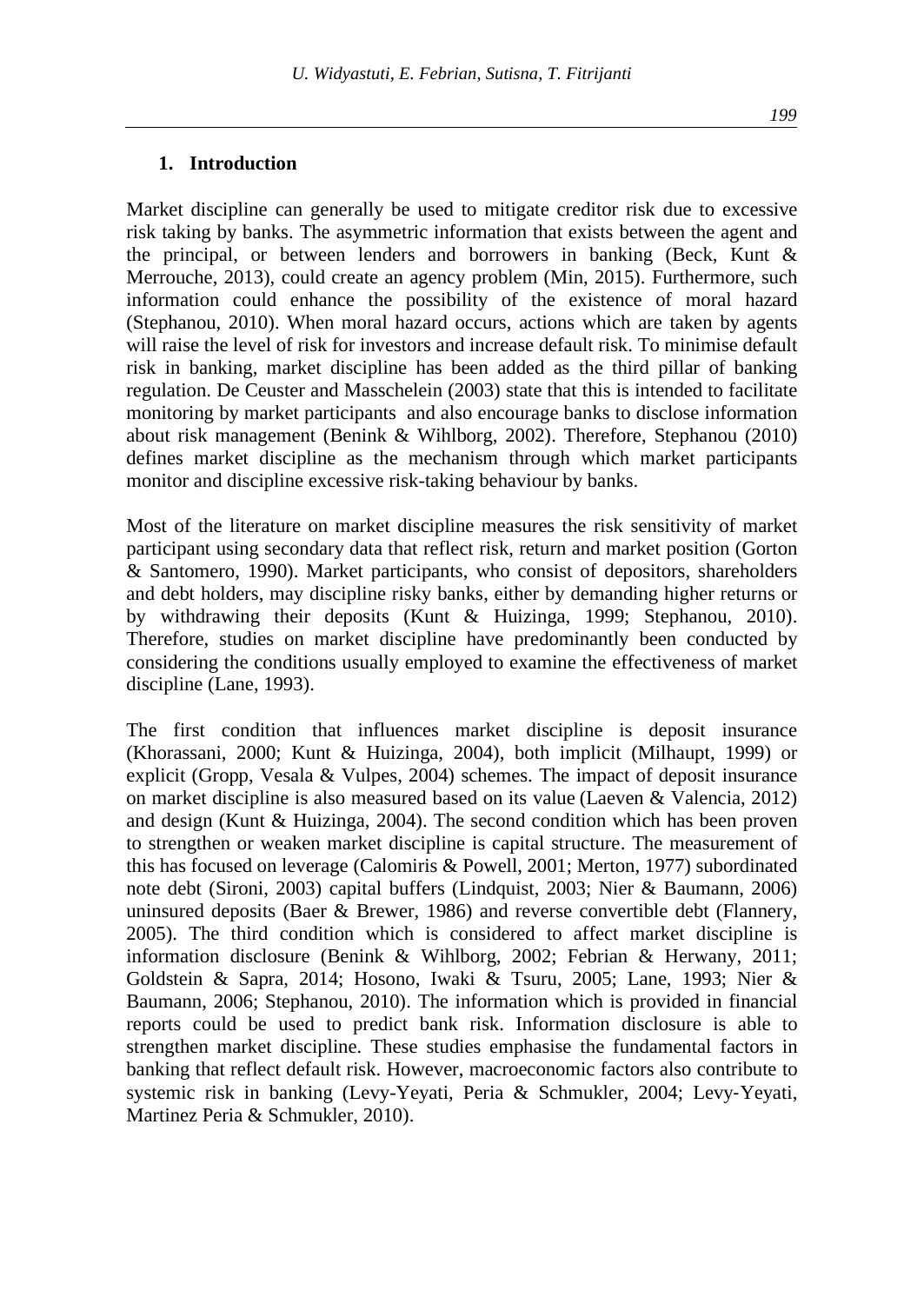Moreover, based on the previous studies, most market discipline models have been developed in banking, although market discipline is not only required in the banking industry. Bettis and Donaldson (1990) state that market discipline is needed by almost all organisations to overcome efficiency problems, including those in the financial services industry, such as non-bank financial institutions (Hess & Feng, 2007). Previous research has used the case of mutual funds (Dangl, Wu & Zechner, 2006), insurance (Eling, 2012; Eling & Kiesenbauer, 2012) and even other nonbanking investments through markets that are yet to be well regulated (Soma, Primiana, Wiryono & Febrian, 2016). Nevertheless, there is a lack of studies on Sharia mutual funds, so this study will propose a theoretical paper about the determinants of market discipline amongst Sharia mutual funds investors.

According to Kunt and Huizinga (1999) and Stephanou (2010), market discipline could be explored from the perspective of the withdrawal of investors' funds, so this study defines market discipline as the withdrawal behaviour of investors in Sharia mutual funds. This construct reflects investor sensitivity to excessive risks taken by fund managers (Levy-Yeyati *et al.,* 2004; Min, 2015). Dangl *et al.* (2006) state that investors in mutual funds could discipline fund managers by withdrawing their money whenever they feel dissatisfied with the investment management services provided. With reference to Abduh (2014), withdrawal behaviour in Islamic banking considers the issue of non-sharia compliance. Therefore, this research will also consider the withdrawal of Sharia mutual funds due to non-sharia compliance.

Behavioural finance has emerged as an alternative approach to exploring investor behavior further (Ozmete & Hira, 2011) including explanation of withdrawal behaviour. Behavioural finance involves the role of psychological and social factors which influence investors' decision-making (Kourtidis, Šević & Chatzoglou, 2011). To describe the factors which underpin decisions to withdraw Sharia mutual funds, this study reviews market discipline from a financial behaviour perspective. In measuring market discipline as withdrawal behaviour, reference is made to researchers who have predicted financial behaviour and described individuals' perception of the factors determining such behaviour. Ajzen (1991) states that explaining human behaviour is not easy, because there are so many aspects involved, ranging from psychological processes to the background of the social conditions which influence the behaviour. Ajzen (1991) found that attitudes towards behaviour, subjective norms and perceived behavioural control influence the behavioural intentions and subsequently predict them.

Previous research has employed several variables to determine behavioural intentions and financial behaviour, including past behaviour (East, 1993), risk tolerance (Croy, Gerrans & Speelman, 2010), financial risk tolerance (Magendans, Gutteling & Zebel, 2017), risk propensity (Alleyne & Broome, 2011), risk preference (Mahastanti & Hariady, 2014), planning importance and planning preparedness (Croy *et al.,* 2010), financial literacy (Kennedy, 2013; Sivaramakrishnan, Srivastava & Rastogi, 2017), financial knowledge (Xiao, Tang,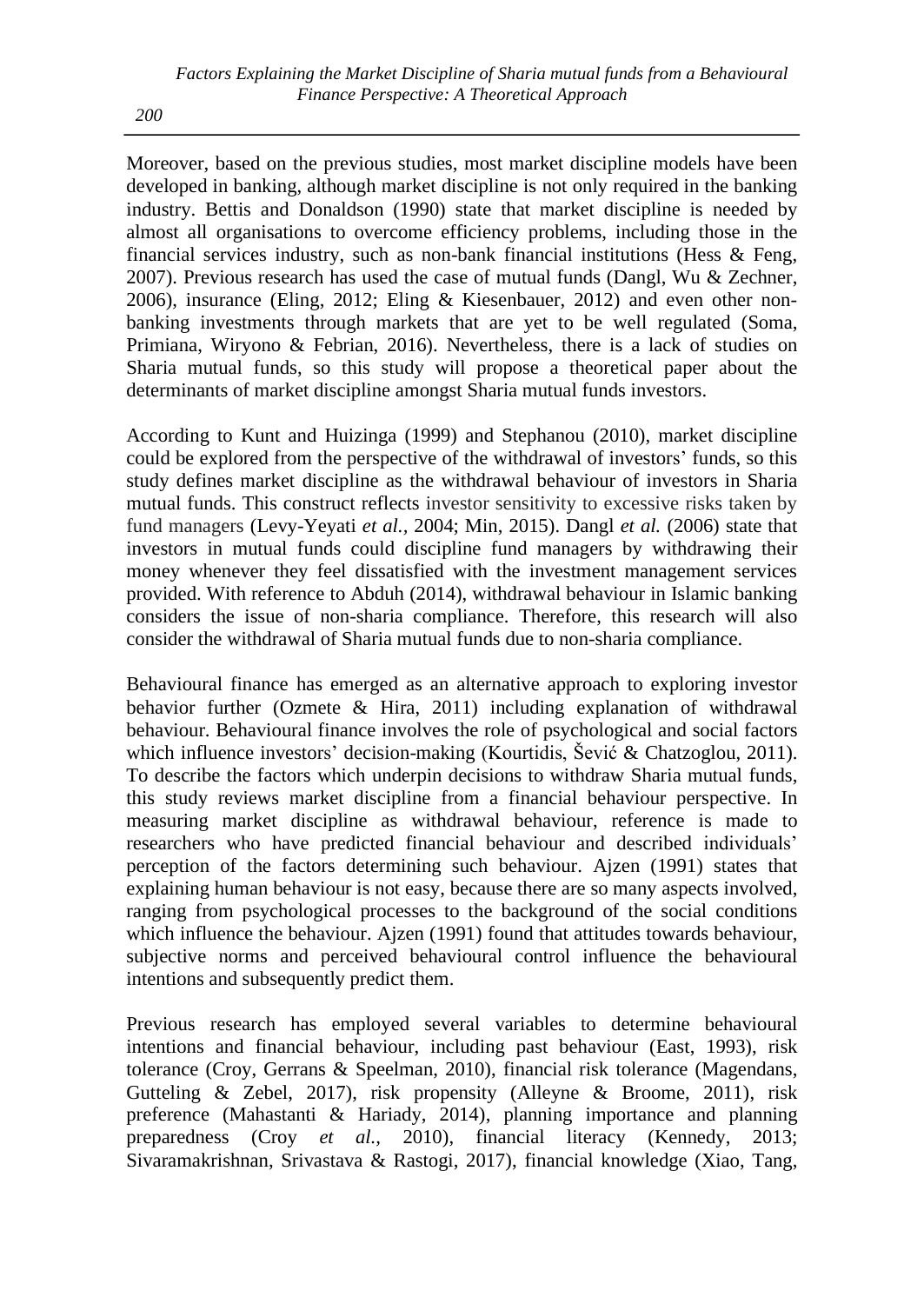Serido & Shim, 2011), subjective financial knowledge, perceived saving barriers, promotion focus, prevention focus, and perceived financial self-efficacy (Magendans *et al.,* 2017) and satisfaction (Xiao & Wu, 2006).

To fill the literature gap, this study is organised to develop a proposition that explains market discipline in Islamic financial services from the investor behaviour perspective. From the behavioural point of view, the study is concerned with understanding better the correlation between market discipline and certain behavioural variables, namely Islamic financial literacy, financial risk tolerance, attitudes towards withdrawal, subjective norms, perceived behavioural control and withdrawal intentions. Consequently, the study develops a theoretical paper about the determinants of market discipline from the perspective of financial behaviour, in order to capture withdrawal behaviour amongst Sharia mutual funds investors.

### **2. Literature Review**

The concept of market discipline has been widely discussed in banking, but not been clearly defined (Flannery, 2001). It is generally understood as a situation in which agents face costs that are positively related to risks that banks must take, and to react to these costs (Berger, 1991). Therefore, the basic issue in market discipline is to examine whether the risk (as measured by various financial ratios) is significantly related to the movement of equity and bond prices. If the two are related, then it could be said that market discipline exists (Gorton & Santomero, 1990).

Market discipline in banking is generally observed from the reaction of shareholders, creditors and depositors (De Ceuster & Masschelein, 2003; Martinez Peria & Schmukler, 2001). According to Levy-Yeyati *et al.* (2004), depositors' reactions to risk can be seen through two approaches: the quantitative and the price approach. The quantitative approach observes depositors' risk sensitivity through the withdrawal behaviour of their deposits, while the price approach considers the presence of market discipline through changes in equity price or debt yields.

Min (2015) explains that market discipline exists to reduce risk through two main effects. First, investors react toward banks' exessive risk taking by withdrawing their funds and/or demanding higher returns on their investments. Second, this market reaction will help regulators to identify risky banks and use price changes as a signal of liquidity risk. Regulators can take certain actions to prevent systemic risk. Depositors and other investors may discipline risky banks by either demanding higher deposit interest rates or withdrawing their savings (Bertay, Kunt & Huizinga, 2013; Kunt & Huizinga, 1999; Stephanou, 2010). Eling (2012) states that market discipline could be categorised as either direct or indirect. Depositors and investors directly influence bank management, who take risky decisions to control banks' default risk. Therefore, market discipline could be distinguished in two ways: the ability of investors to monitor changing conditions in banks, and the ability to influence the decisions taken by the banks (Bliss & Flannery, 2002; Flannery, 2001).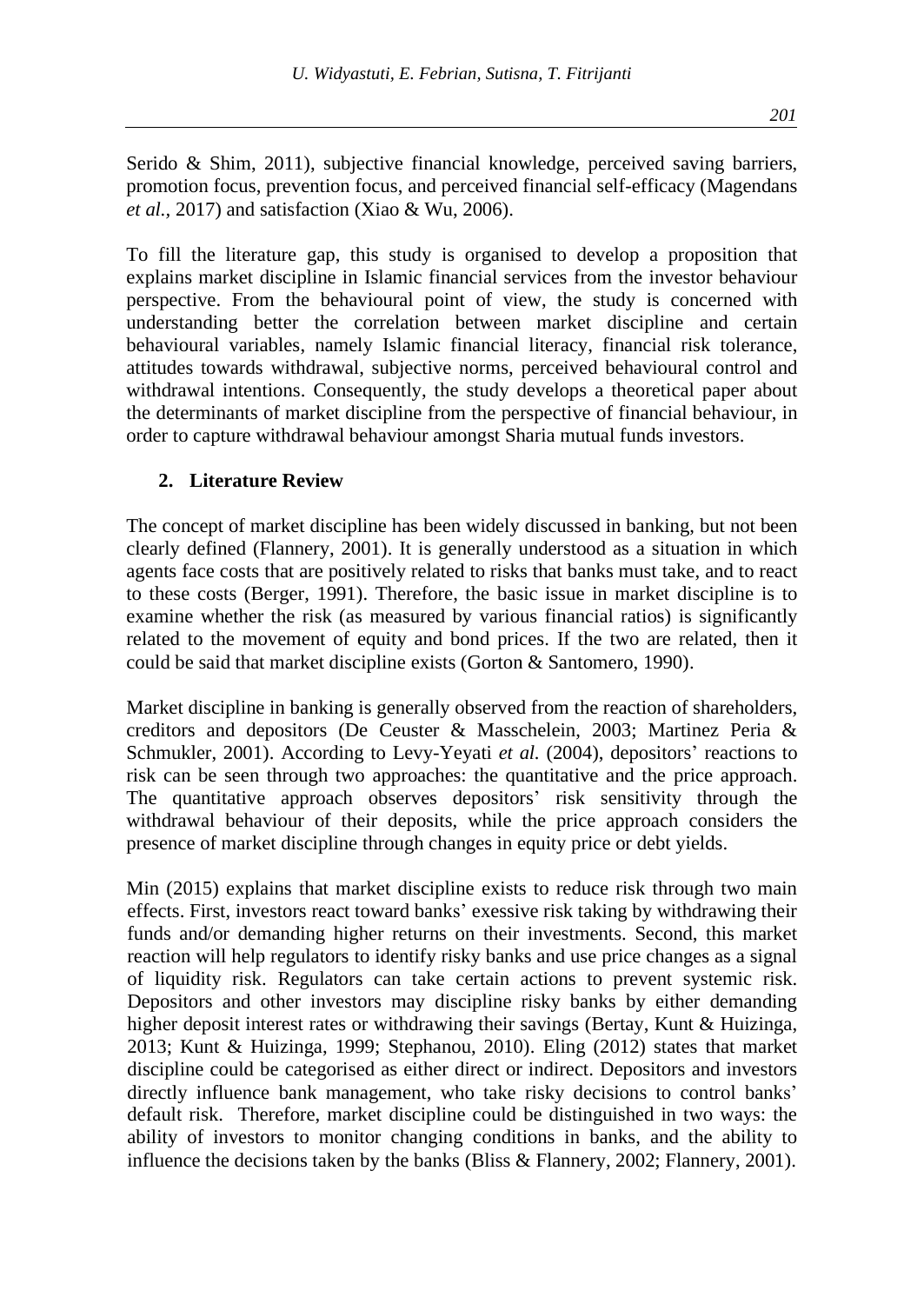Previous research has considered market discipline measured by deposit withdrawals to reflect market participants' risk sensitivity (Febrian & Herwany, 2011; Khorassani, 2000). However, such measurement based on deposit withdrawal or growth has not been able to explain the motivational factors considered in this behaviour. Therefore, this study defines market discipline as withdrawal behaviour from the perspective of behavioural finance, which reflects investors' risk sensitivity in punishing fund managers as a consequence of the excessive risk they have taken.

One of the theories that can be used to predict and understand the factors that determine behaviour is the Theory of Planned Behavior (TPB) (Ajzen, 1991). Ozmete and Hira (2011) state that the reasons for using TPB are that it can determine one's opinion in translating financial behaviour and in considering the pre-conditions (opportunities, resources, skills) required for displaying certain behaviour. In addition, the robustness of TPB has been empirically proven to be able to predict various human behaviours (Croy *et al.,* 2010).

The focus of TPB is on the factor of the intention to display certain behaviour, which is reflected in how hard an effort people make to do this. Intention captures the motivational factors, which are determined by variables including attitude toward behaviour, subjective norms, and perceived behavioural control. In fact, behaviour is also determined by a non-motivational factor called perceived behavioural control, which is defined as the availability of resources and opportunities, such as time, money and skills. Furthermore, individuals' intention and perceived behavioural control interact in influencing their behaviour (Ajzen, 1991).

TPB, which can predict financial behaviour or financial decisions, as well as determine intention, has been widely applied in previous research; for example to determine the intention to buy mutual funds (Schmidt, 2010), to invest (Ali, Zani & Kasim, 2014; Sondary & Sudarsono, 2015), to save (Widyastuti, Suhud & Sumiati, 2016), and to use e-tax service systems (Sondakh, 2017). Several studies as an extension of TPB have been conducted to predict behaviour, such as participation in the stock market (Sivaramakrishnan *et al.,* 2017), withdrawal behaviour in Sharia banking (Abduh, Duasa & Omar, 2011), investment behaviour (Xiao *et al.,* 2011), financing decisions in family firms (Koropp, Kellermanns, Grichnik & Stanley, 2014) and use of risky credit (Xiao *et al.,* 2011). However, to the best of our knowledge, no studies have measured market discipline (as withdrawal behaviour) with regard to Sharia mutual funds. Due to the limitation of literature on market discipline in accordance with the research purposes, this study refers to the previous research about intention and financial behavior or decisions. Applying the TPB, withdrawal behavior will be observed using this theory.

According to Ajzen (1991), the main variables in TPB (attitude towards behaviour, subjective norms, and perceived behavioural control) may be broken down, rearranged, and even extended to prove and explain various behaviours. The first main variable of TPB, attitude toward behaviour, is described as an individual's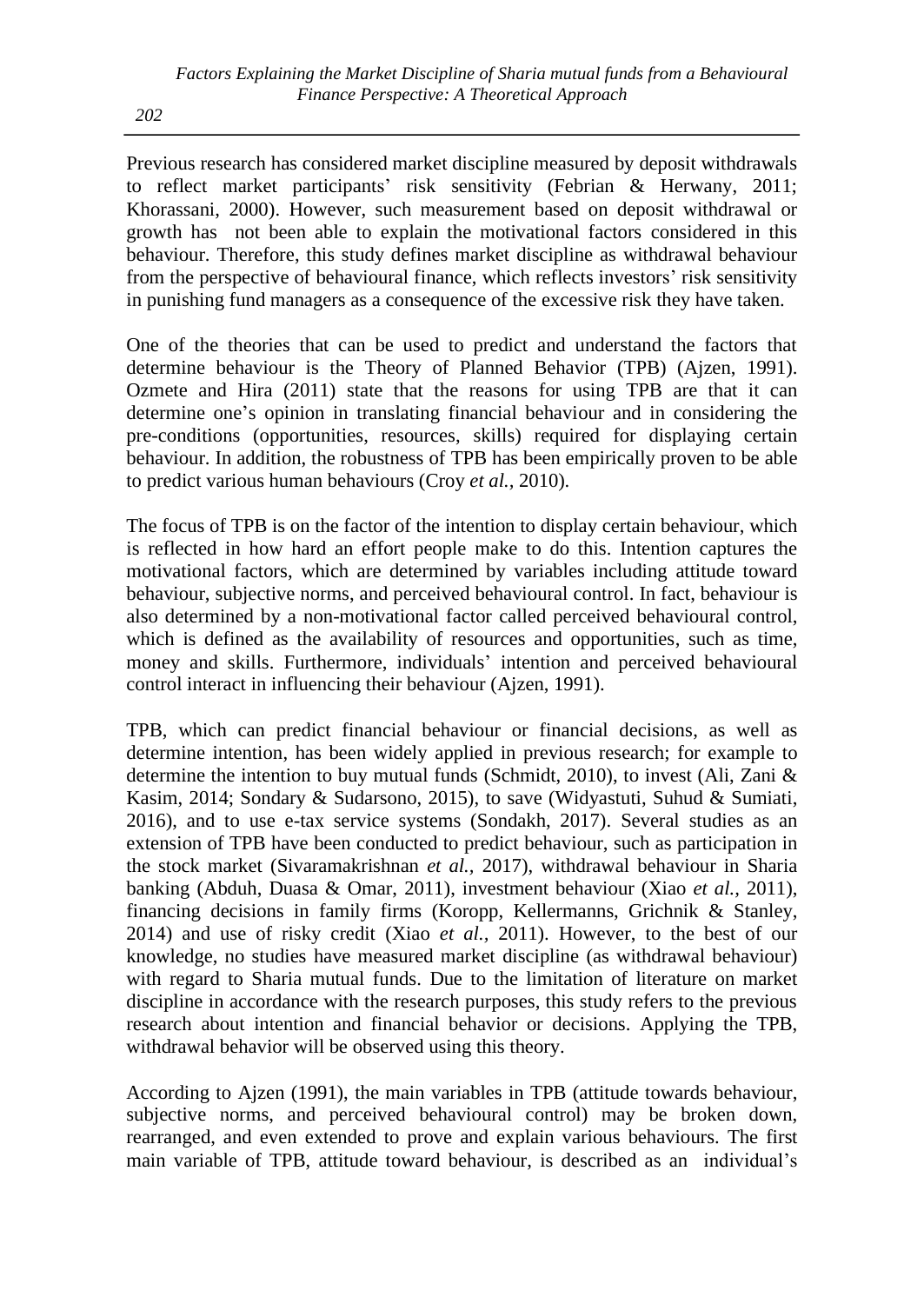evaluation of the outcomes of certain behaviour (Ajzen, 2002). According to Sivaramakrishnan *et al.* (2017), attitude towards behaviour can be broken down into performance perceptions, the hassle factor, risk aversion and perceptions of regulators. In addition, attitude is sometimes defined as people's attitude towards objects, as reflected in several specific concepts including attitude toward risk tolerance and planning horizon, and credit attitude (Rutherford  $&$  DeVaney, 2009).

Moreover, Magendans *et al.* (2017) operationalise attitude into the concept of financial risk tolerance. The second main variable of TPB, subjective norms, have been conceptualised in several studies as social influences (Ali *et al.,* 2014), peer and family influence (Jamal, Ramlan, Karim & Osman, 2015), perceptions of family norms (Koropp *et al.,* 2014), parental and friend norms (Xiao *et al.,* 2011) and subjective saving norms (Magendans *et al.,* 2017). The construct of subjective norms assesses the social pressures of individuals to display certain behaviour or not (Ajzen, 1985). The third main variable of TPB, perceived behavioural control (PBC), is also operationalised in many different constructs. PBC describes the availability of resources and opportunities that support individuals in manifesting certain behaviour (Ajzen, 1991). Sivaramakrishnan *et al.* (2017) employed various constructs to explain PBC, including objective and subjective financial literacy, financial well-being, and financial advisory support. Other studies have defined PBC as self-efficacy (Sondary & Sudarsono, 2015), perceived financial self-efficacy (Magendans *et al.,* 2017) and financial self-efficacy (Xiao *et al.,* 2011). PBC could be interpreted as a barrier to exerting particular behaviour, hence some studies have used financial controllability (Xiao *et al.,* 2011) and perceived barriers to saving (Magendans *et al.,* 2017) in measuring PBC.

Previous studies have employed different variables to determine financial behaviour as an extension of the TPB model. These include past behaviour (East, 1993), risk tolerance (Croy *et al.,* 2010) or financial risk tolerance (Magendans *et al.,* 2017), risk propensity (Alleyne & Broome, 2011) or risk preference (Mahastanti & Hariady, 2014), the importance of planning and planning preparedness (Croy *et al.,* 2010), financial literacy (Kennedy, 2013; Sivaramakrishnan *et al.,* 2017) or financial knowledge (Xiao *et al.,* 2011), perceived saving constraints and regulations (Magendans *et al.,* 2017) and satisfaction (Xiao & Wu, 2006). Therefore, the purpose of this study is to develop a theoretical paper that explains the antecedent of market discipline as an extended model of the theory of planned behaviour by adding two variables, namely financial risk tolerance and financial literacy.

#### **3. Propositions**

This study conceptualises market discipline as the withdrawal behaviour of Sharia mutual funds investors. Because of the limited literature on market discipline relating to the research purposes, the study refers to previous research on intention and financial behaviour. The following section describes the relationship between each variable in explaining market discipline.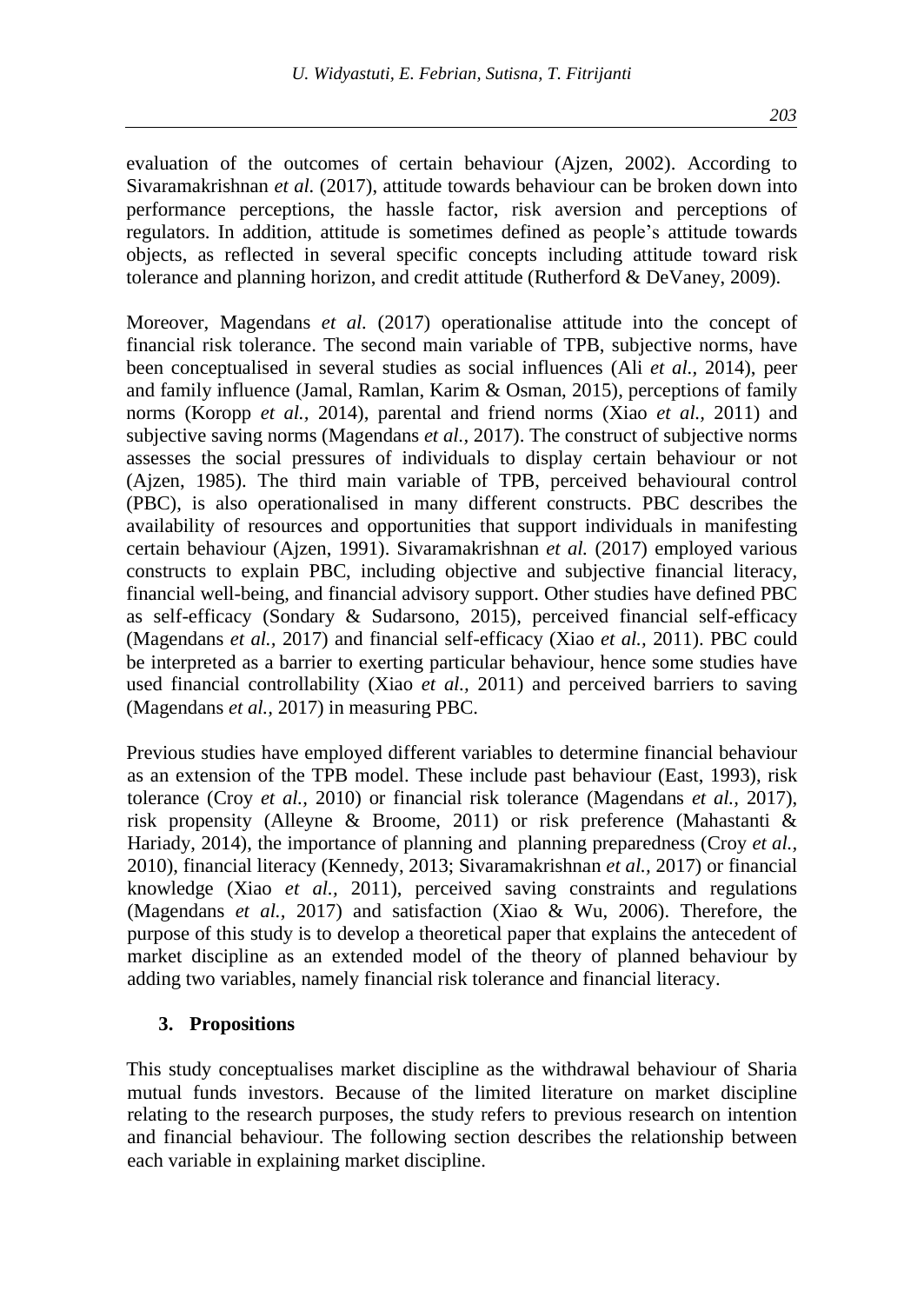### **3.1 The Impact of Islamic Financial Literacy on the Intention to Withdraw Funds**

Financial literacy is one kind of human capital that is needed when someone makes a financial decision. Huston (2010) defines it as a measure of the degree to which one understands key financial concepts and possesses the ability and confidence to manage personal finances through appropriate short-term decision-making and sound, long-range financial planning, while remaining mindful of life events and changing economic conditions. Sivaramakrishnan *et al.* (2017) found that subjective and objective financial literacy has a direct impact on the intention to participate in the stock market. As the subject of this study is the behaviour related to the withdrawal of Sharia mutual funds within the context of non-sharia compliance, financial literacy is conceptualised as Islamic financial literacy, adapted from Hidajat and Hamdani (2017) and Antara, Musa and Hassan (2016).

*Proposition 1: Islamic financial literacy has a positive impact on the intention to withdraw the investments of Sharia mutual funds.*

# **3.2 The Impact of Financial Risk Tolerance on the Intention to Withdraw Funds**

Factors which have been proven to influence intention are risk propensity (Alleyne & Broome, 2011) or risk preferences (Mahastanti & Hariady, 2014). Risk propensity has a positive influence on the intention to invest in shares or to start a new business (Alleyne & Broome, 2011). Some researchers have used different terms in measuring the risk preference of investors, including risk aversion (Bucciol, Miniaci & Pastorello, 2017), risk propensity (Alleyne & Broome, 2011), risk tolerance (Chatterjee, Fan, Jacobs & Haas, 2017) and financial risk tolerance (Cooper, Kingyens & Paradi, 2014; Kannadhasan, 2015). This study uses the term financial risk tolerance to explain the willingness of potential investors to bear losses from their investments (Grable & Lytton, 1999). The financial risk tolerance that describes an investor's risk profile is one of the psychological factors developed to explain the intention to withdraw funds. This study proposes that:

*Proposition 2: Financial risk tolerance is predicted to have a negative influence on the intention to withdraw investments of Sharia mutual funds.* 

# **3.3 The Impact of Attitude towards Withdrawal on the Intention to Withdraw Funds**

Previous studies have proven that one's attitude toward behaviour has a significant direct effect on intention (Ali *et al.,* 2014; Alleyne & Broome, 2011; East, 1993; Kennedy, 2013; Sondakh, 2017). Abduh *et al.* (2011) explain that the attitude towards withdrawal affects the intention to withdraw funds from saving deposits in Islamic banks. Using the concept of the intention to invest, East (1993), Alleyne and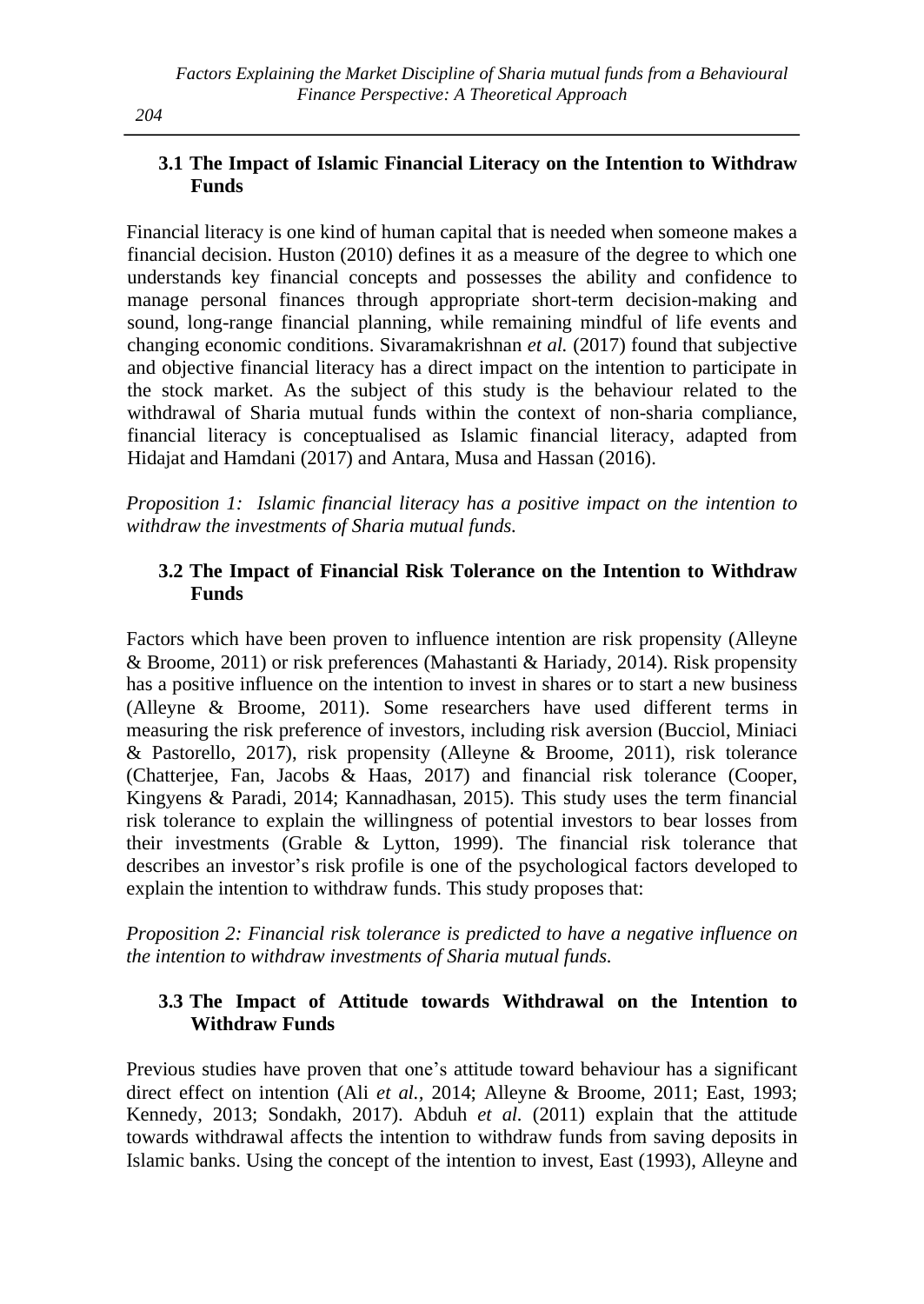Broome (2011), Ali *et al.* (2014) and Sondary and Sudarsono (2015) found that attitude towards behaviour has a positive impact on the intention to invest. In other words, if investors have a favourable attitude towards investment behaviour, they will tend to have a high intention to invest. With reference to previous work, this study posits that:

*Proposition 3: Attitude toward withdrawal is predicted to have positive impact on the intention to withdraw the investments of Sharia mutual funds.*

#### **3.4 The Impact of Subjective Norms on the Intention to Withdraw Funds**

Some studies have shown that all the main variables in TPB have an impact on the intention to invest (Alleyne & Broome, 2011; East, 1993), including subjective norms. These norms have been broken down into several sources of social influence, including friends' and parental norms (East, 1993; Xiao *et al.,* 2011), family and peers (Jamal *et al.,* 2015) and significant others (Alleyne & Broome, 2011). Abduh *et al.* (2011) also found that subjective norms influenced the intention to withdraw both directly and indirectly. It can be interpreted that social influence affects the intention to withdraw savings from Islamic banks. This means that some people and significant others play an important role in influencing depositors' intention to withdraw when Islamic banks offer products and services which violate sharia principles. This study considers the social influence of significant others and friends in measuring subjective norms. Therefore, it is proposed that:

*Proposition 4: There is a positive impact of subjective norms on the intention to withdraw the investments of Sharia mutual funds.*

### **3.5 The Impact of Perceived Behavioural Control on the Intention to Withdraw Funds**

Perceived behavioural control has been empirically proven to influence the intention to invest (Alleyne & Broome, 2011; East, 1993; Mahastanti & Hariady, 2014; Schmidt, 2010). Alleyne and Broome (2011) and East (1993) describe perceived behavioural control as how easy or difficult someone believes it is to exhibit certain behavior, with consideration of the knowledge, opportunities and financial resources that people have. The measurement of perceived behavioural control considers two dimensions, namely self-efficacy (Sondary & Sudarsono, 2015; Xiao *et al.,* 2011) and controllability (Xiao *et al.,* 2011). This study proposes that:

*Proposition 5: There is a positive impact of perceived behavioural control on the intention to withdraw the investments of Sharia mutual funds.*

#### **3.6 The Impact of Islamic Financial Literacy on Market Discipline**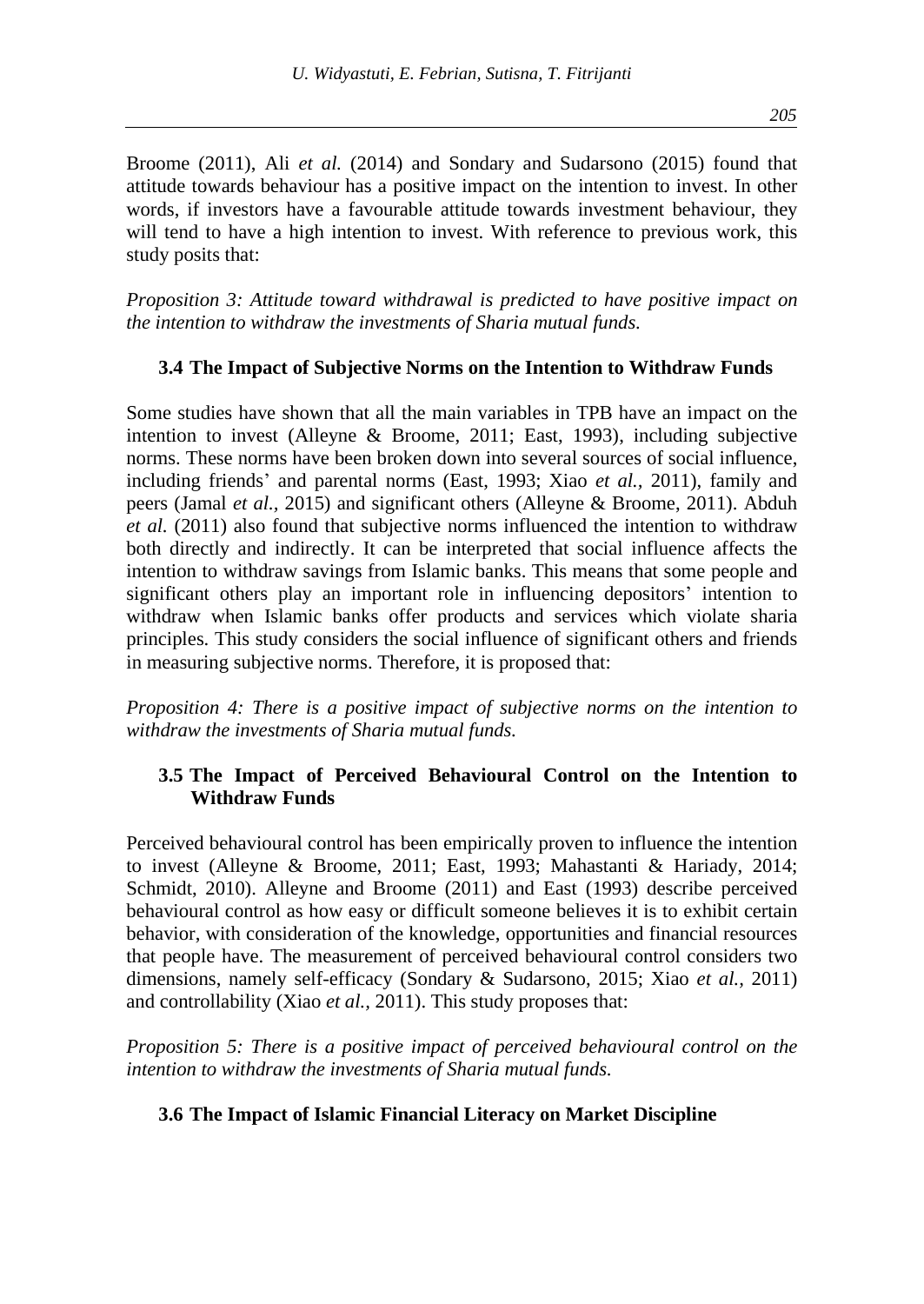*206*

Individuals and households need financial literacy to be able to adapt to the current financial system (Henager, 2012). They need to understand certain concepts in financial management and make the right financial decisions (Hassan Al-Tamimi  $\&$ Anood Bin Kalli, 2009; Shahrabani, 2012), including market discipline. In this study, financial literacy is predicted to have a positive influence on decisions to withdraw investments from Sharia mutual funds. Soma *et al.* (2016) and Widdowson and Hailwood (2007) describe the direct effect of financial literacy on market discipline. Those with better financial literacy are expected to be able to exert market discipline on financial service providers. People should consider the risk borne by financial institutions and their financial products and be aware of the tradeoffs between risk and the rate of return (Widdowson & Hailwood, 2007). This study defines market discipline as the redemption of Sharia mutual funds investments. Furthermore, it develops the proposition that:

*Proposition 6: There is a positive influence of Islamic financial literacy on the market discipline of Sharia mutual funds.* 

# **3.7 The Impact of Financial Risk Tolerance on Market Discipline**

Financial risk tolerance is a variable included in the proposed model because it is assumed to be a fundamental issue underlying a number of financial decisions (Grable & Lytton, 1999). According to Jacobs-Lawson and Hersheym (2005), financial risk tolerance shows a significant effect on saving behaviour for retirement, while Aren and Aydemir (2015) state that risk aversion has a negative influence on risky investment behaviour. The concept of risk tolerance has the opposite meaning to risk aversion. Aren and Zengin (2016) found that perceptions of risk proved to be effective in influencing people's preferences for investment. The level of risk aversion or risk tolerance will determine the investments chosen, whether in stocks, the money market, savings or portfolios. Based such previous research, this study develops the proposition that:

*Proposition 7: There is a positive impact of financial risk tolerance on the market discipline of Sharia mutual funds.*

# **3.8 The Impact of Attitude towards Withdrawal of Funds on Market Discipline**

According to Kaveri and Bindu (2017), attitude has a significant influence on investment decisions in mutual funds, indicating positive assessment of portfolio diversification, investment maturity and investment risk. This claim is supported by Jangid and Sachin (2017), who found that attitude has a positive influence on mutual fund investment decisions in Malaysia. Based on the references above, this study proposes that: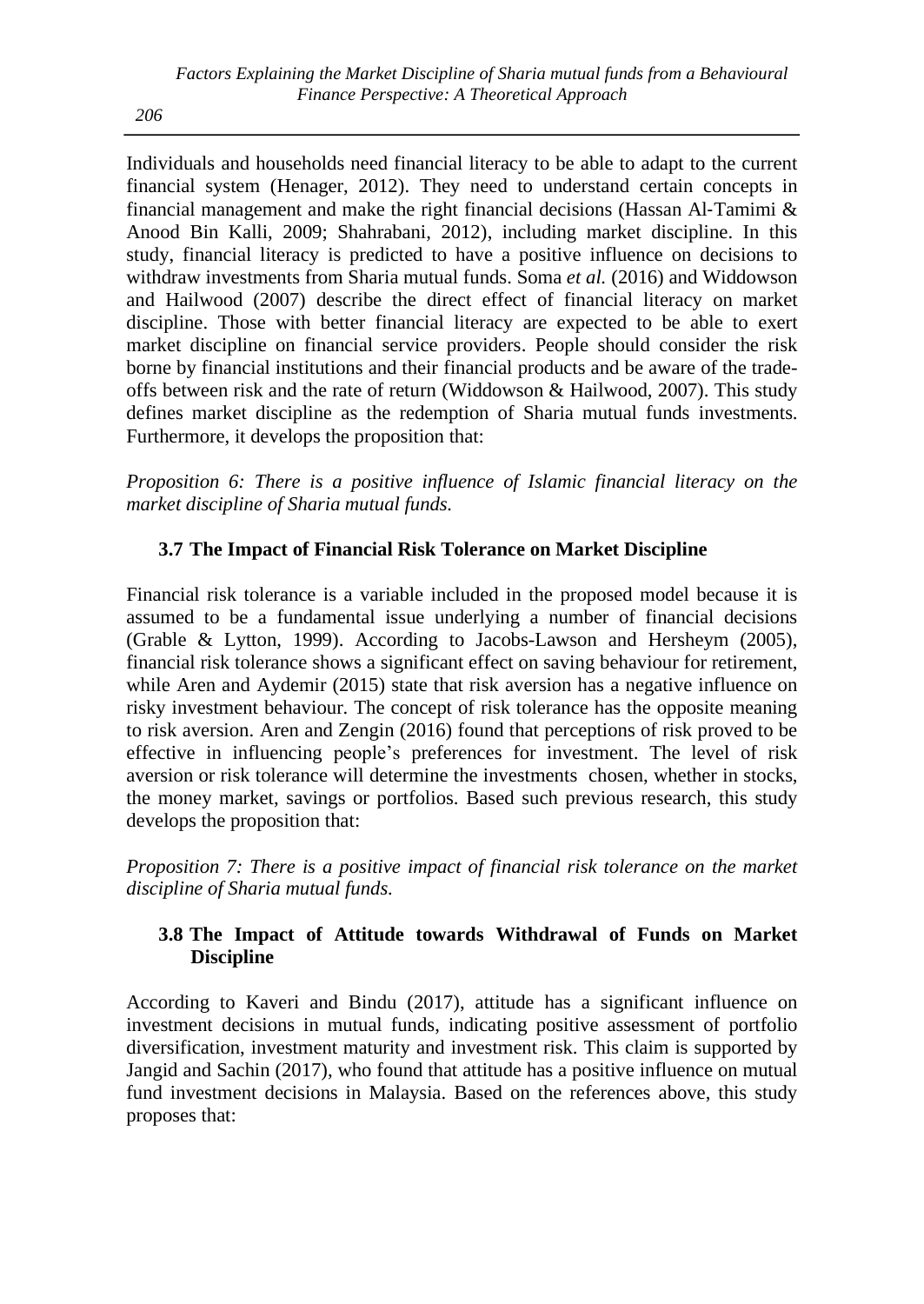*Proposition 8: Attitudes towards withdrawal of funds affect the market discipline of Sharia mutual funds.*

#### **3.9 The Impact of Subjective Norms on Market Discipline**

Several studies have broken down the concept of subjective norms into social influence, or more specifically family influence, peer influence or family norms, for example. Based on some studies, it has been established that family and peers affect saving behaviour (Jamal *et al.,* 2015) and that parents have a positive influence on the future orientation of their children. Xiao *et al.* (2011) proved that parents significantly influence their children's financial behaviour and well-being, and provide direct evidence concerning the acquisition of credit cards. This study addresses the following proposition:

*Proposition 9: There is a positive impact of subjective norms on the market discipline of Sharia mutual funds.*

#### **3.10 The Impact of Perceived Behavioural Control on Market Discipline**

Fishbein and Ajzen (1975) state that perceived behavioural control explains the individual's self-efficacy perceived in exhibiting certain behaviour. Hrubes, Ajzen and Daigle (2001) claim that perceived behavioural control directly influences behaviour. When people feel more at ease doing something, the greater the likelihood that particular behaviour can be realised. Due to the lack of attention in the literature concerning market discipline from the perspective of behavioural finance, this study uses investment behaviour and other financial behaviour to explain the relationship between the two variables. Xiao and Wu (2006) found that perceived control has a positive effect on behaviour to retain as a credit counseling client. Magendans *et al.* (2017) show that financial self-efficacy has a positive influence on saving behaviour. Using self-efficacy and controllability to measure perceived behavioural control, this study develops the proposition that:

*Proposition 10: There is a positive impact of perceived behavioural control on the market discipline of Sharia mutual funds.*

#### **3.11 The Impact of the Intention to Withdraw Funds on Market Discipline**

This study considers the impact of the intention to withdraw funds on the market discipline of Sharia mutual funds investors. It refers to studies which have applied TPB to measure the direct effect of intention on behaviour. East (1993) shows that an interest in investing has a positive influence on investment decisions. This study also refers to Abduh *et al.* (2011), who found an impact of intention on withdrawal behaviour. Therefore, the proposition developed in this study is that: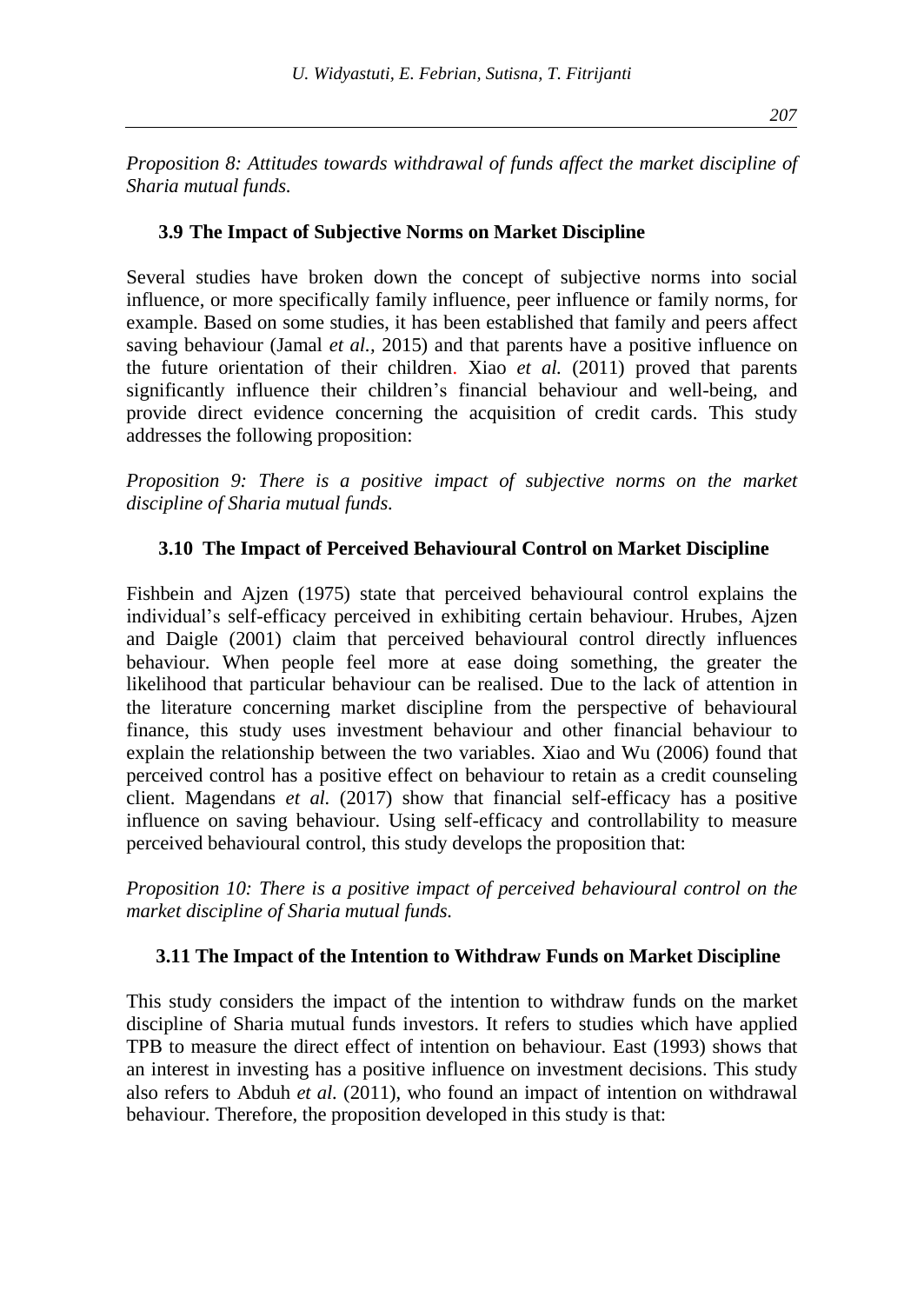*Proposition 11: There is a positive impact of the intention to withdraw funds on the market discipline of Sharia mutual funds.*

Based on the literature discussed above, the variables proposed in this study which determine market discipline both directly and indirectly include Islamic financial literacy, financial risk tolerance, attitude toward withdrawals, subjective norms, perceived behavioural control, and intention to withdraw. Figure (1) shows the relationship between each construct proposed.



*Figure 1: Relationship between each construct*

### **4. Conclusion**

Market discipline is not only required in the banking industry, but also in Sharia mutual funds. This study aims to develop a theoretical paper to predict market discipline, which is defined as the withdrawal behaviour of Sharia mutual funds investors. Behavioural finance is an emerging field of study and generally explores the role of psychological and social factors in investors' decision-making. However, based on previous research, it has been found that there is a gap in the literature which discusses the antecedents of the market discipline of mutual fund investors from the perspective of behavioural financial. This study offers propositions to explain and to fill this research gap.

### **References:**

Abduh, M. 2014. Withdrawal Behavior of Malaysian Islamic Bank Customers: Empirical Evidence from Three Major Issues. Journal of Islamic Banking & Finance, 31(4), 43-54.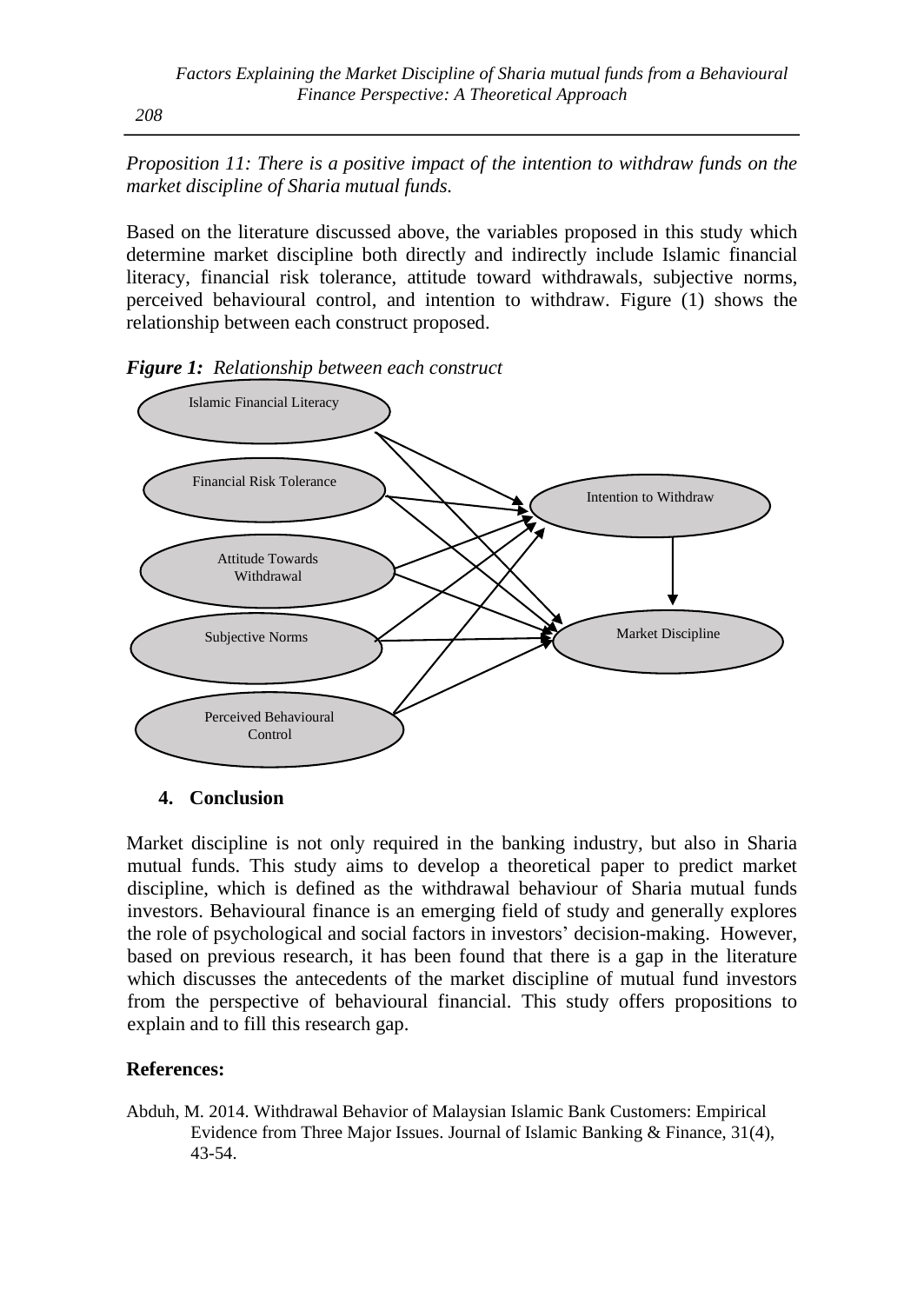- Abduh, M., Duasa, J. & Omar, M.A. 2011. Factors influence depositors' withdrawal behavior in Islamic banks: A theory of reasoned action. World Academy of Science, Engineering and Technology, 60, 2074-2079.
- Ajzen, I. 1985. From intentions to actions: A theory of planned behavior Action control (pp. 11-39). Berlin, Heidelberg: Springer.
- Ajzen, I. 1991. The theory of planned behavior. Organizational behavior and human decision processes, 50(2), 179-211.
- Ajzen, I. 2002. Constructing a TPB questionnaire: Conceptual and methodological considerations. Retrieved from <http://people.umass.edu/~aizen/pdf/tpb.measurement.pdf>
- Ali, S., Zani, R.M. & Kasim, K. 2014. Factors Influencing Investors' Behavior in Islamic Unit Trust: An Application of Theory of Planned Behavior. Journal of Islamic Economics, Banking and Finance, 10(2), 183-201.
- Alleyne, P. & Broome, T. 2011. Using the theory of planned behaviour and risk propensity to measure investment intentions among future investors. Journal of Eastern Caribbean Studies, 36(1), 1-20.
- Antara, P.M., Musa, R. & Hassan, F. 2016. Bridging Islamic financial literacy and halal literacy: the way forward in halal ecosystem. Procedia Economics and Finance, 37, 196-202.
- Aren, S. & Aydemir, S.D. 2015. The moderation of financial literacy on the relationship between individual factors and risky investment intention. International Business Research, 8(6), 17-28.
- Aren, S. & Zengin, A.N. 2016. Influence of Financial Literacy and Risk Perception on Choice of Investment. Procedia-Social and Behavioral Sciences, 235, 656-663.
- Baer, H. & Brewer, E. 1986. Uninsured deposits as a source of market discipline: Some new evidence. Economic Perspectives, 10(5), 23-31.
- Beck, T., Kunt, A.D. & Merrouche, O. 2013. Islamic vs. conventional banking: Business model, efficiency and stability. Journal of Banking & Finance, 37(2), 433-447.
- Benink, H. & Wihlborg, C. 2002. The new Basel capital accord: making it effective with stronger market discipline. European Financial Management, 8(1), 103-115.
- Berger, A.N. 1991. Market discipline in banking. Paper presented at the Federal Reserve Bank of Chicago.
- Bertay, A.C., Kunt, A.D. & Huizinga, H. 2013. Do we need big banks? Evidence on performance, strategy and market discipline. Journal of Financial Intermediation, 22(4), 532-558.
- Bettis, R.A. & Donaldson, L. 1990. Market Discipline and the Discipline of Management. The Academy of Management Review, 15(3), 367-368.
- Bliss, R.R. & Flannery, M.J. 2002. Market discipline in the governance of US bank holding companies: Monitoring vs. influencing. Review of Finance, 6(3), 361-396.
- Bucciol, A., Miniaci, R. & Pastorello, S. 2017. Return expectations and risk aversion heterogeneity in household portfolios. Journal of Empirical Finance, 40, 201-219.
- Calomiris, C.W. & Powell, A. 2001. Can emerging market bank regulators establish credible discipline? the case of Argentina 1992-99 Prudential Supervision: What Works and What Doesn't (pp. 147-196). Chicago, Illinois: University of Chicago Press.
- Chatterjee, S., Fan, L., Jacobs, B. & Haas, R. 2017. Risk Tolerance and Goals-Based Savings Behavior of Households: The Role of Financial Literacy. Retrieved from <https://ssrn.com/abstract=2918014>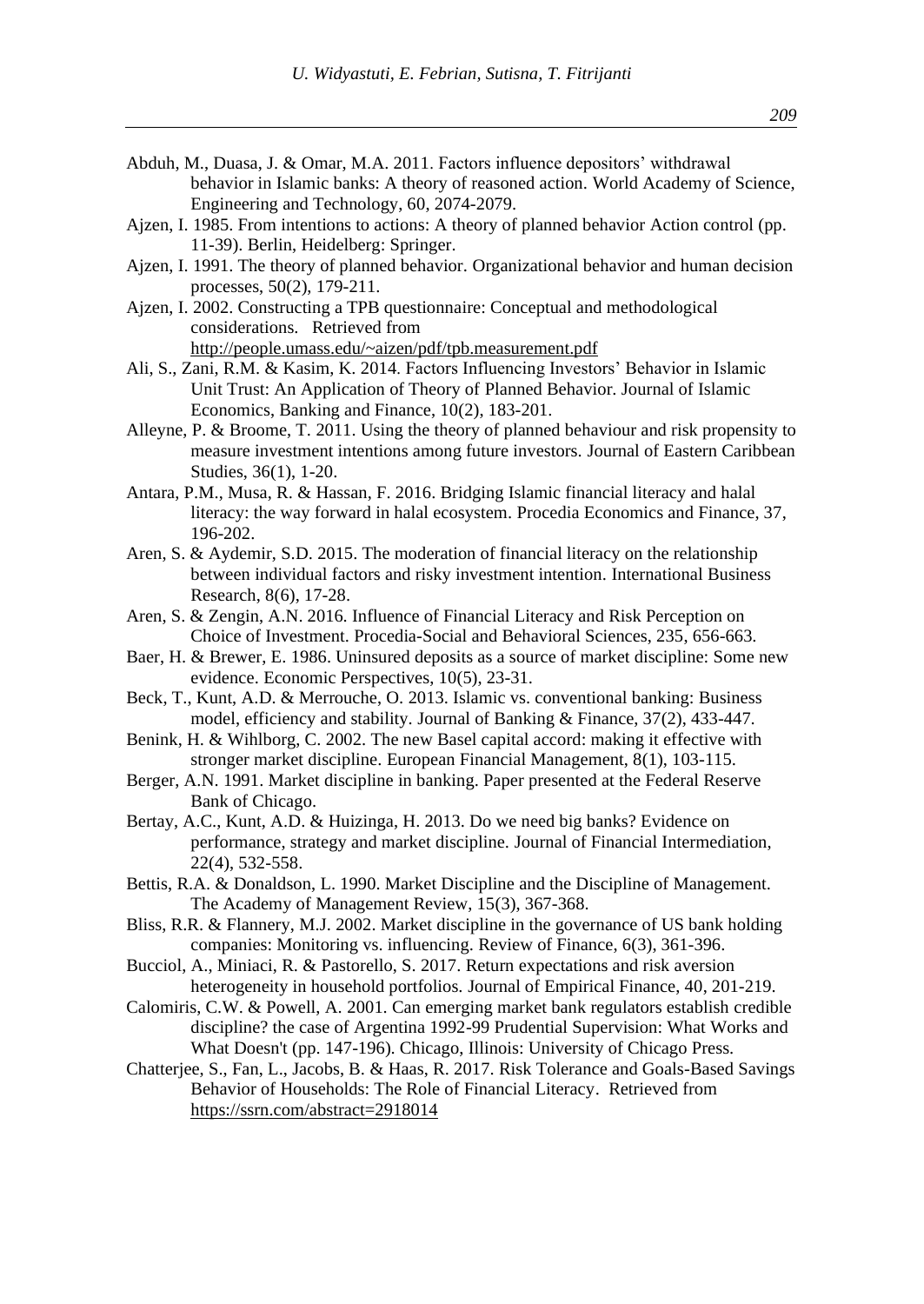- Cooper, W.W., Kingyens, A.T. & Paradi, J.C. 2014. Two-stage financial risk tolerance assessment using data envelopment analysis. European Journal of Operational Research, 233(1), 273-280.
- Croy, G., Gerrans, P. & Speelman, C. 2010. The role and relevance of domain knowledge, perceptions of planning importance, and risk tolerance in predicting savings intentions. Journal of Economic Psychology, 31(6), 860-871.
- Dangl, T., Wu, Y. & Zechner, J. 2006. Market discipline and internal governance in the mutual fund industry. The Review of Financial Studies, 21(5), 2307-2343.
- De Ceuster, M.J.K. & Masschelein, N. 2003. Regulating banks through market discipline: a survey of the issues. Journal of Economic Surveys, 17(5), 749-766.
- East, R. 1993. Investment decisions and the theory of planned behaviour. Journal of Economic Psychology, 14(2), 337-375.
- Eling, M. 2012. What do we know about market discipline in insurance? Risk Management and Insurance Review, 15(2), 185-223.
- Eling, M. & Kiesenbauer, D. 2012. Does surplus participation reflect market discipline? An analysis of the German life insurance market. Journal of Financial Services Research, 42(3), 159-185.
- Febrian, E. & Herwany, A. 2011. Depositor sensitivity to risk of islamic and conventional banks: evidence from Indonesia. The International Journal of Business and Finance Research, 5(3), 29-44.
- Fishbein, M. & Ajzen, I. 1975. Belief, attitude, intention, and behaviour: An introduction to theory and research. Reading MA: Addision-Wesley, 369-382.
- Flannery, M.J. 2001. The faces of "market discipline". Journal of Financial Services Research, 20(2), 107-119.
- Flannery, M.J. 2005. No pain, no gain? Effecting market discipline via reverse convertible debentures Capital adequacy beyond Basel: Banking, securities, and insurance (pp. 171-196). New York: Oxford University Press.
- Goldstein, I. & Sapra, H. 2014. Should banks' stress test results be disclosed? An analysis of the costs and benefits. Foundations and Trends in Finance, 8(1), 1-54.
- Gorton, G. & Santomero, A.M. 1990. Market discipline and bank subordinated debt: Note. Journal of Money, Credit and Banking, 22(1), 119-128.
- Grable, J.E. & Lytton, R.H. 1999. Financial risk tolerance revisited: the development of a risk assessment instrument. Financial services review, 8, 163-181.
- Gropp, R., Vesala, J.M. & Vulpes, G. 2004. Market indicators, bank fragility and indirect market discipline. FRBNY Economic Policy Review.
- Hassan Al-Tamimi, H.A. & Anood Bin Kalli, A. 2009. Financial literacy and investment decisions of UAE investors. The Journal of Risk Finance, 10(5), 500-516.
- Henager, R. 2012. A Practical Tool to Measure Financial Literacy. Consumer Interests Annual, 58.
- Hess, K. & Feng, G. 2007. Is there market discipline for New Zealand non-bank financial institutions? Journal of International Financial Markets, Institutions and Money, 17(4), 326-340.
- Hidajat, T. & Hamdani, M. 2017. Measuring Islamic Financial Literacy. Advanced Science Letters, 23(8), 7173-7176.
- Hosono, K., Iwaki, H. & Tsuru, K. 2005. Banking crises, deposit insurance, and market discipline: lessons from the Asian crises RIETI Discussion Paper Series, 05-E-029.
- Hrubes, D., Ajzen, I. & Daigle, J. 2001. Predicting hunting intentions and behavior: An application of the theory of planned behavior. Leisure Sciences, 23(3), 165-178.
- Huston, S.J. 2010. Measuring financial literacy. Journal of Consumer Affairs, 44(2), 296.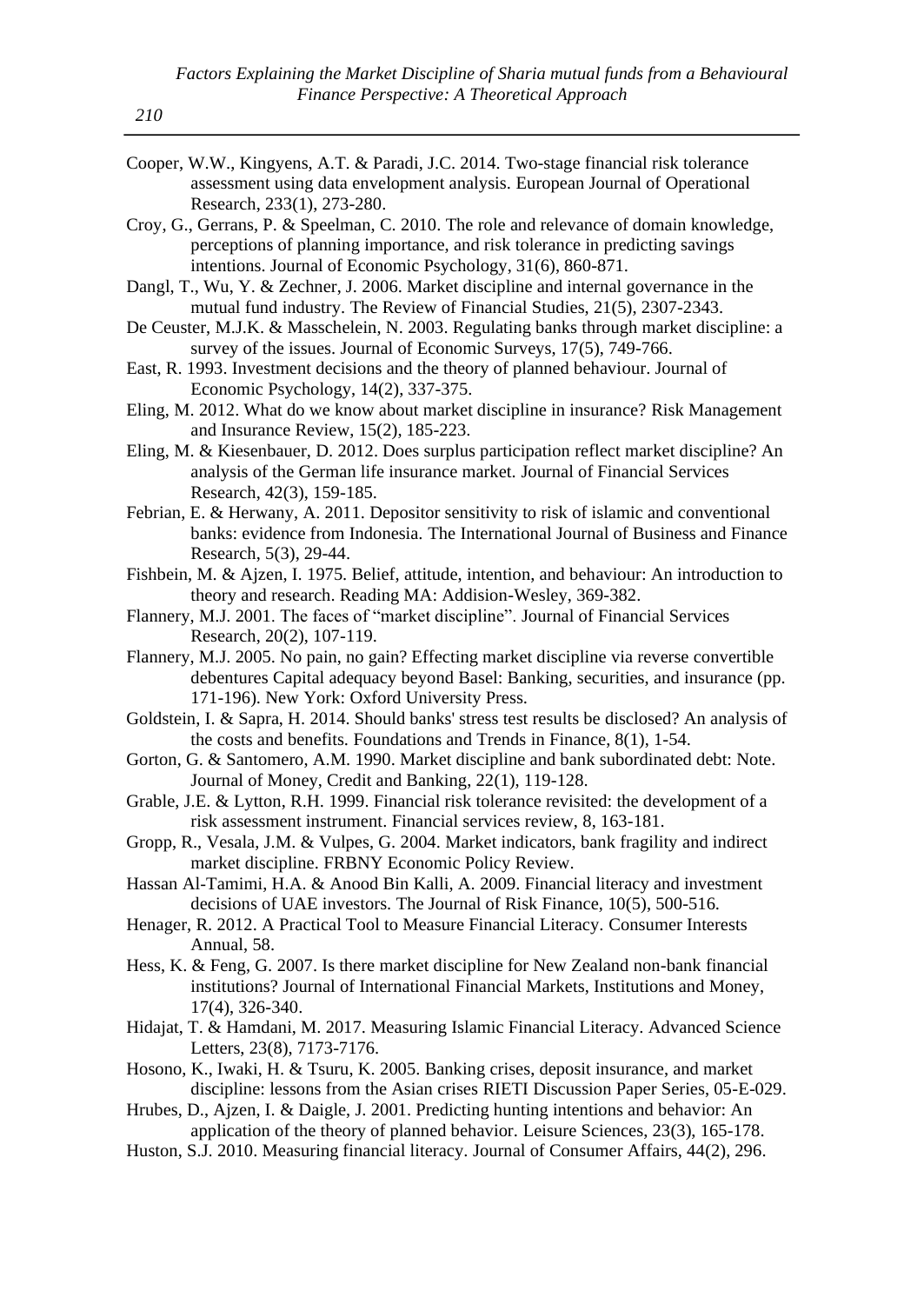- Jacobs-Lawson, J.M. & Hersheym, D.A. 2005. Influence of future time perspective, financial knowledge, and financial risk tolerance on retirement saving behavior. Financial services review, 14, 331-344.
- Jamal, A.A.A., Ramlan, W.K., Karim, M.A. & Osman, Z. 2015. The effects of social influence and financial literacy on savings behavior: A study on students of higher learning institutions in Kota Kinabalu, Sabah. International Journal of Business and Social Science, 6(11), 110-119.
- Jangid, M.V. & Sachin, M. 2017. Investors' Opinion Regarding the Factors Affecting the Investment Decision in Mutual Funds. International Journal of Research in Arts and Science, 3(2).
- Kannadhasan, M. 2015. Retail investors' financial risk tolerance and their risk-taking behaviour: The role of demographics as differentiating and classifying factors. IIMB Management Review, 27(3), 175-184.
- Kaveri, M. & Bindu, B. 2017. Impact of Investors' Perception and Attitude towards Investment Decision in Mutual Funds at Velachery, Chennai. International Journal of Research in Arts and Science, 3(2), 4-9.
- Kennedy, B.P. 2013. The Theory of Planned Behavior and Financial Literacy: A Predictive Model for Credit Card Debt? Marshall University, 480 p.
- Khorassani, J. 2000. An empirical study of depositor sensitivity to bank risk. Journal of Economics and Finance, 24(1), 15-27.
- Koropp, C., Kellermanns, F.W., Grichnik, D. & Stanley, L. 2014. Financial decision making in family firms: An adaptation of the theory of planned behavior. Family Business Review, 27(4), 307-327.
- Kourtidis, D., Šević, Ž. & Chatzoglou, P. 2011. Investors' trading activity: A behavioural perspective and empirical results. The Journal of Socio-Economics, 40(5), 548-557.
- Kunt, A.D. & Huizinga, H. 1999. Market discipline and financial safety net design (November 1999 ed. Vol. 2311): World Bank Publication.
- Kunt, A.D. & Huizinga, H. 2004. Market discipline and deposit insurance. Journal of monetary economics, 51(2), 375-399.
- Laeven, L. & Valencia, F. 2012. Systemic banking crises database: An update. Retrieved from [https://papers.ssrn.com/sol3/papers.cfm?abstract\\_id=2096234](https://papers.ssrn.com/sol3/papers.cfm?abstract_id=2096234)
- Lane, T.D. 1993. Market discipline. Staff Papers, 40(1), 53-88.
- Levy-Yeyati, E., Peria, M.S.M. & Schmukler, S. 2004. Market discipline in emerging economies: Beyond bank fundamentals Market Discipline Across Countries and Industries. Cambridge, Massachusetts, MIT Press.
- Levy‐Yeyati, E., Martinez Peria, M.S. & Schmukler, S.L. 2010. Depositor behavior under macroeconomic risk: Evidence from bank runs in emerging economies. Journal of Money, Credit and Banking, 42(4), 585-614.
- Lindquist, K. 2003. Banks' Capital Buffer: How Important is Risk. Journal of International Money and Finance, 23, 493-513.
- Magendans, J., Gutteling, J.M. & Zebel, S. 2017. Psychological determinants of financial buffer saving the influence of financial risk tolerance and regulatory focus. Journal of Risk Research, 20(8), 1076-1093.
- Mahastanti, L.A. & Hariady, E. 2014. Determining the factors which affect the stock investment decisions of potential female investors in Indonesia. International Journal of Process Management and Benchmarking, 4(2), 186-197.
- Martinez Peria, M.S. & Schmukler, S.L. 2001. Do depositors punish banks for bad behavior? Market discipline, deposit insurance, and banking crises. The journal of finance, 56(3), 1029-1051.